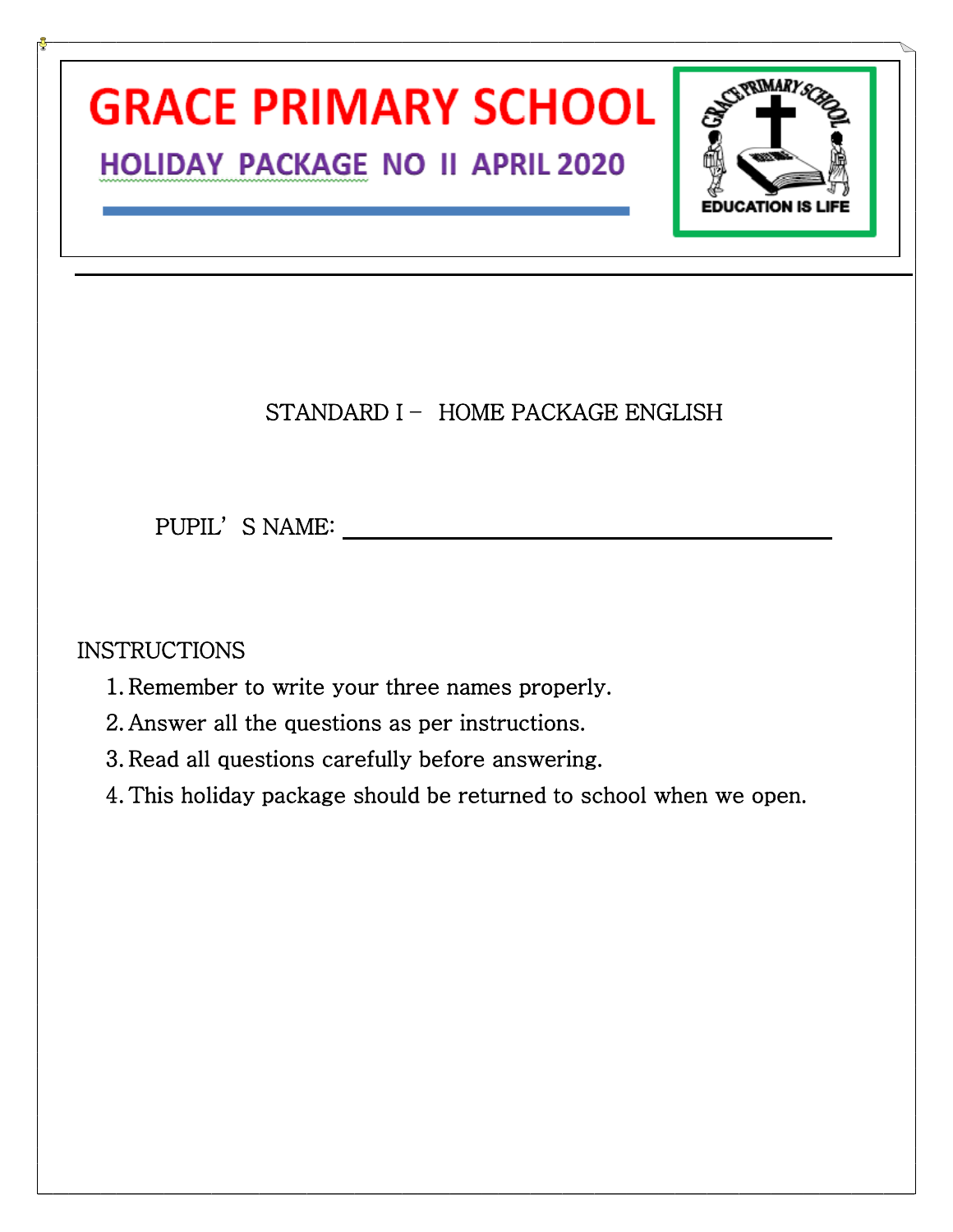| 1.          | Write the missing letters.                |                                                             |
|-------------|-------------------------------------------|-------------------------------------------------------------|
|             | 2. $H$ ____ use                           |                                                             |
|             | 3. $J_{\underline{\hspace{1cm}}}$ g       |                                                             |
| 4.          | $B_{\frac{1}{2}}$ n _______ n             |                                                             |
|             | 5. $Gr_{\_\_p} p_{\_\_s}$                 |                                                             |
| 6.          | $P_{\text{max}}$ wp $\text{max}$          |                                                             |
|             | Fill in the missing letters.              |                                                             |
|             | 7. A, C, _, E, F, _, H, _, _, _, _, ____, |                                                             |
|             |                                           | 8. K, ______, M, N, O, P, _____, _____, _____, T, U, ______ |
| <b>Fill</b> | "This" or "That"                          |                                                             |
| 9.          |                                           | is a ball<br><u> Albanya (Albanya)</u>                      |
| 10.         |                                           | is a cup                                                    |
| 11.         |                                           | is a ruler                                                  |
| 12.         |                                           | is a tree                                                   |
| 13.         |                                           | is a chair                                                  |
|             |                                           |                                                             |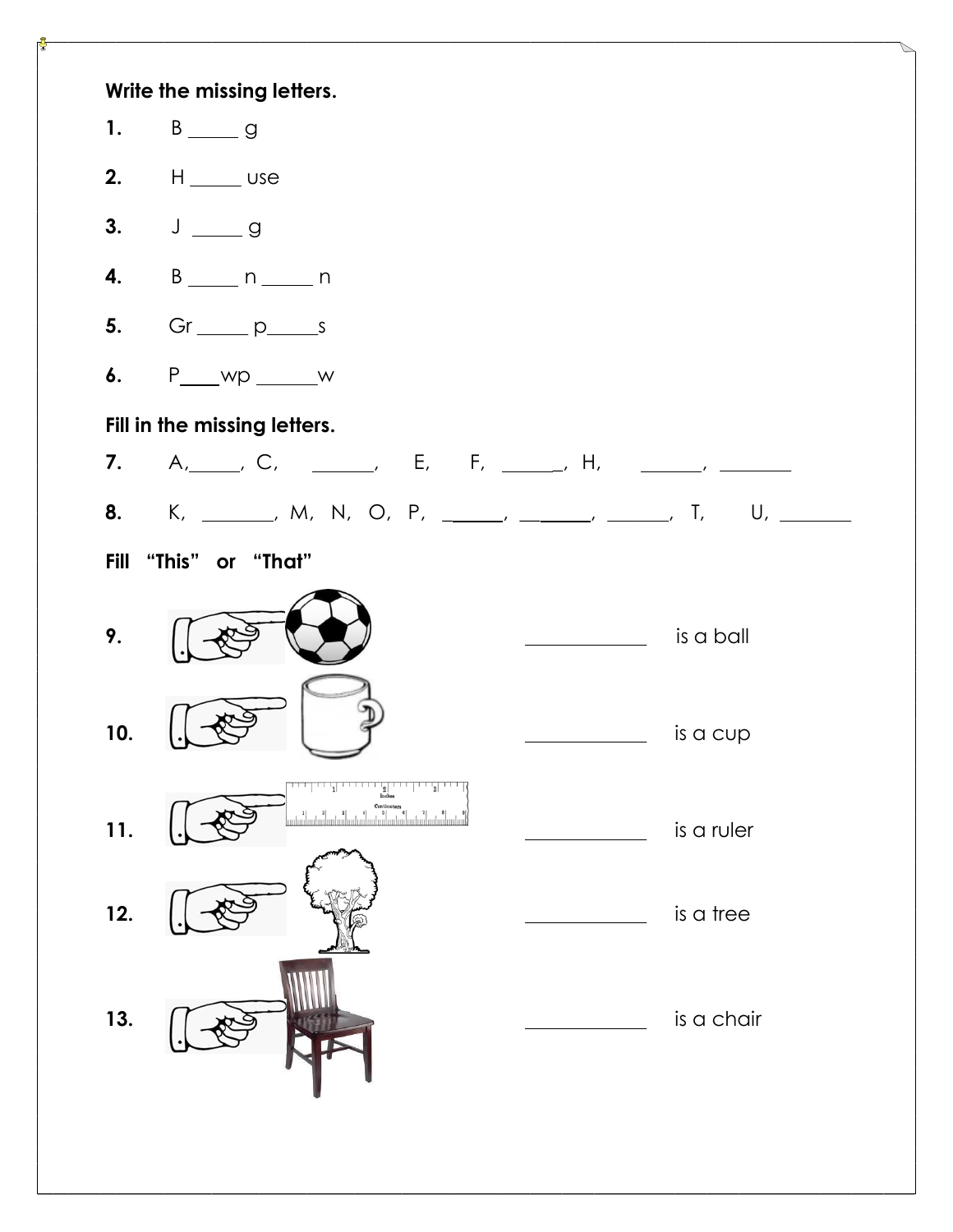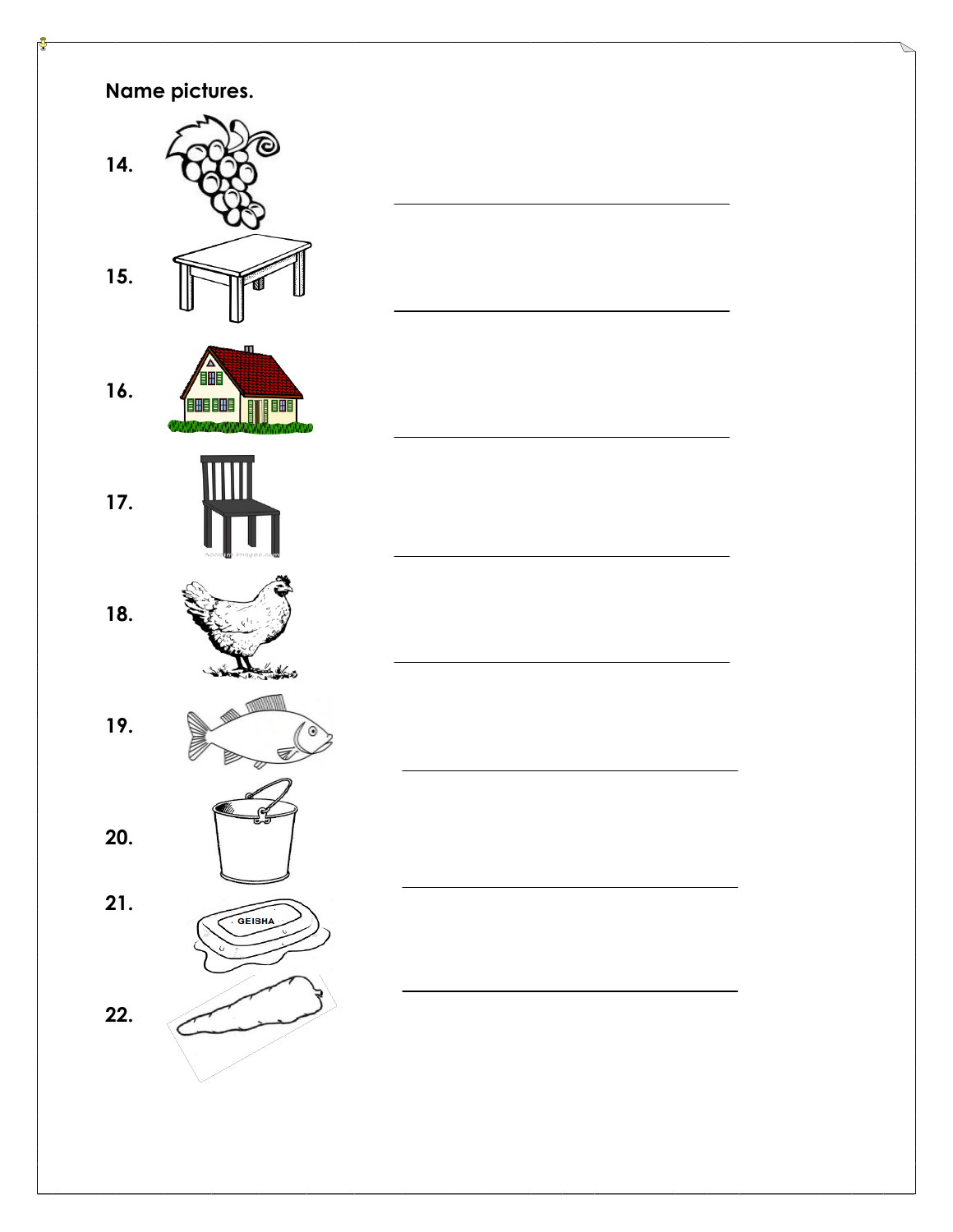

**23.**

| <b>Ones</b>                               | Many                                                            |  |  |  |  |
|-------------------------------------------|-----------------------------------------------------------------|--|--|--|--|
| 24.                                       | Girls                                                           |  |  |  |  |
| 25. $\qquad$                              | Chairs                                                          |  |  |  |  |
| 26. Orange                                | <u> The Communication of the Communication</u>                  |  |  |  |  |
| 27. Mango                                 | <u> 1989 - Johann Barn, mars an t-Amerikaansk kommunister (</u> |  |  |  |  |
| Use am, is, or are                        |                                                                 |  |  |  |  |
| 28. I_____________ a boy.                 |                                                                 |  |  |  |  |
| <b>29.</b> We ____________playing.        |                                                                 |  |  |  |  |
| <b>30.</b> They ______________ running.   |                                                                 |  |  |  |  |
| 31. John and Ally _____________ football. |                                                                 |  |  |  |  |
| 32. You ___________ dancing music.        |                                                                 |  |  |  |  |
| Write in words.                           |                                                                 |  |  |  |  |
|                                           |                                                                 |  |  |  |  |
|                                           |                                                                 |  |  |  |  |
|                                           |                                                                 |  |  |  |  |

- **36.** 15 = \_
- **37.** 19 = \_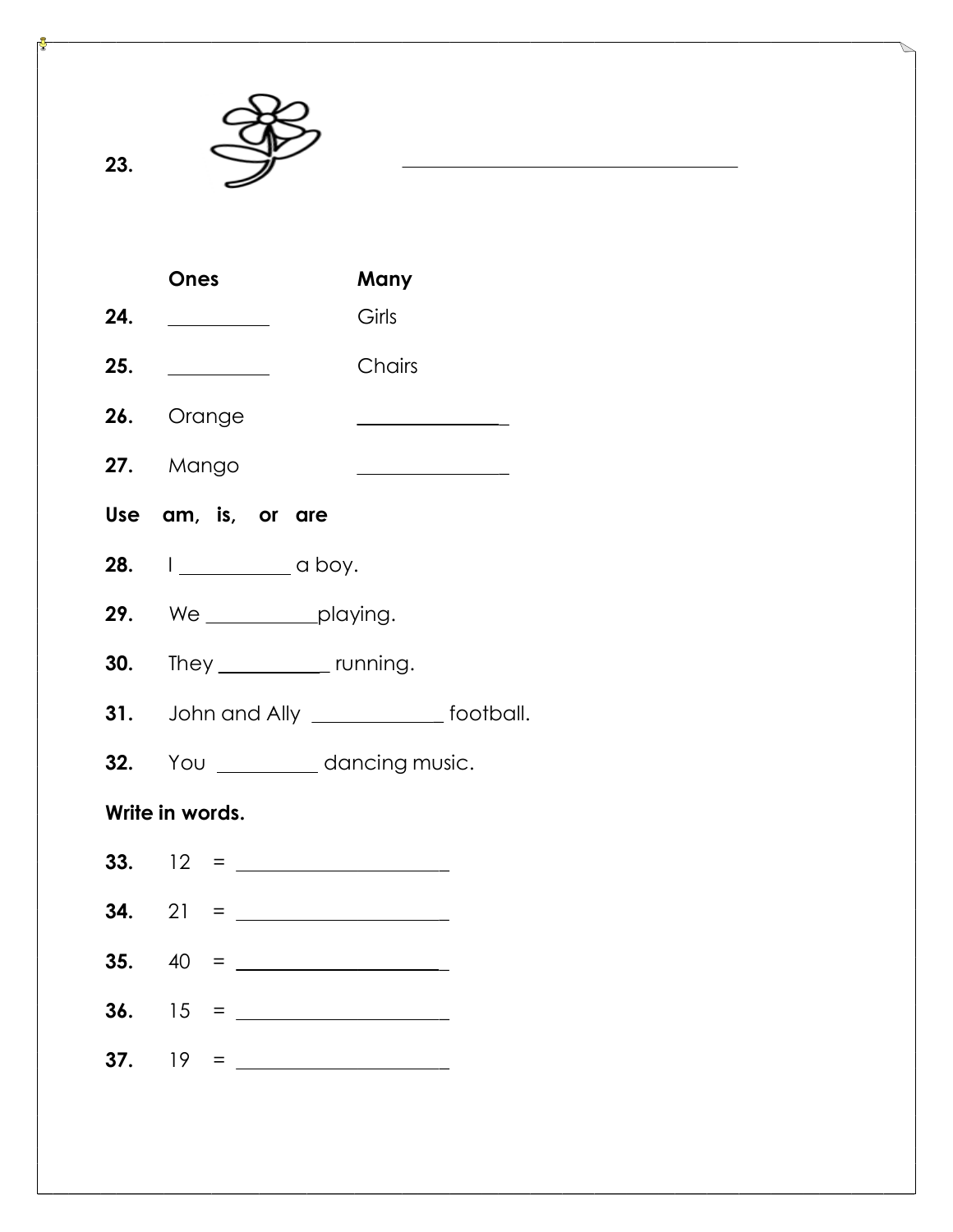| Write in capital letters. |                            |                                                                                                                                                                                                                                      |  |  |  |  |  |
|---------------------------|----------------------------|--------------------------------------------------------------------------------------------------------------------------------------------------------------------------------------------------------------------------------------|--|--|--|--|--|
|                           | 38. church                 | the control of the control of the control of the control of the control of                                                                                                                                                           |  |  |  |  |  |
|                           | 39. mother                 | <u> 1989 - Johann Barbara, martxa alemaniar a</u>                                                                                                                                                                                    |  |  |  |  |  |
|                           | 40. plate                  | <u> 1989 - Johann John Stone, mars eta industrial eta industrial eta industrial eta industrial eta industrial e</u>                                                                                                                  |  |  |  |  |  |
|                           | 41. pencil                 | <u>and the state of the state of the state of the state of the state of the state of the state of the state of the state of the state of the state of the state of the state of the state of the state of the state of the state</u> |  |  |  |  |  |
| Write in small letters.   |                            |                                                                                                                                                                                                                                      |  |  |  |  |  |
| 42.                       | <b>FATHER</b><br>$=$       | <u> 1989 - Johann Barbara, martin a</u>                                                                                                                                                                                              |  |  |  |  |  |
|                           | 43. WINDOW<br>$=$          | <u> 1980 - Johann John Stone, mars et al. (</u>                                                                                                                                                                                      |  |  |  |  |  |
| 44.                       | <b>DOOR</b><br>$\equiv$    |                                                                                                                                                                                                                                      |  |  |  |  |  |
|                           | 45. APPLE<br>$\equiv$      | <u> 1980 - Johann Barbara, martin a</u>                                                                                                                                                                                              |  |  |  |  |  |
| 46.                       | <b>CUP</b><br>$=$          | the control of the control of the control of the control of the control of the control of                                                                                                                                            |  |  |  |  |  |
|                           | Write a or an              |                                                                                                                                                                                                                                      |  |  |  |  |  |
| 47.                       | jug                        |                                                                                                                                                                                                                                      |  |  |  |  |  |
| 48.                       | <b>Example 10</b> Umbrella |                                                                                                                                                                                                                                      |  |  |  |  |  |
| 49.                       | book                       |                                                                                                                                                                                                                                      |  |  |  |  |  |
| 50.                       | egg                        |                                                                                                                                                                                                                                      |  |  |  |  |  |
| 51.                       | apple                      |                                                                                                                                                                                                                                      |  |  |  |  |  |
| 52.                       | cat                        |                                                                                                                                                                                                                                      |  |  |  |  |  |
| <b>Write</b>              | the next letter.           |                                                                                                                                                                                                                                      |  |  |  |  |  |
| 53.                       | A                          |                                                                                                                                                                                                                                      |  |  |  |  |  |
| 54.                       | $\mathsf{e}$               |                                                                                                                                                                                                                                      |  |  |  |  |  |
| 55.                       | b                          |                                                                                                                                                                                                                                      |  |  |  |  |  |
| 56.                       | $\checkmark$               |                                                                                                                                                                                                                                      |  |  |  |  |  |
|                           |                            |                                                                                                                                                                                                                                      |  |  |  |  |  |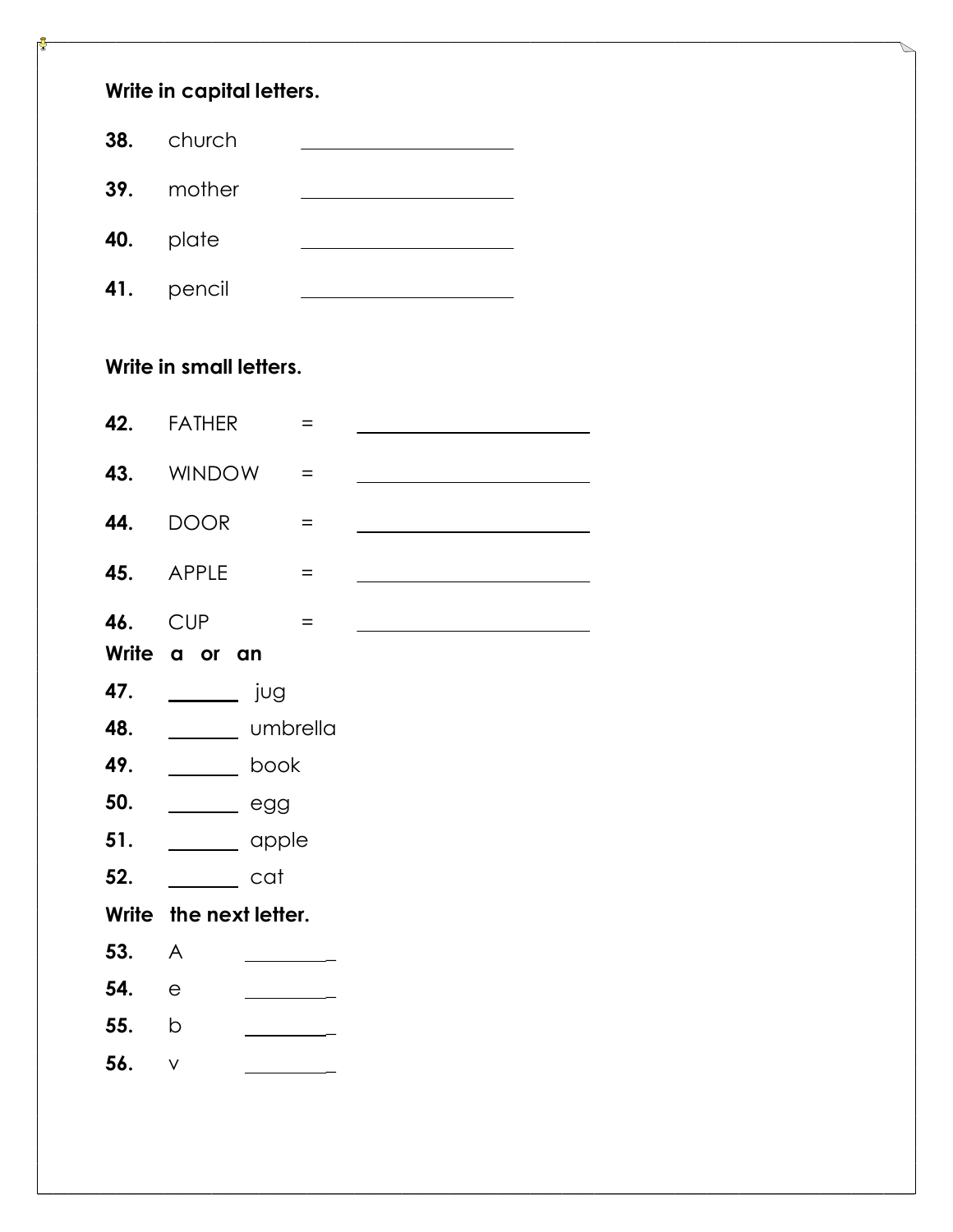|     | Use Yes I can or No, I can not     |                                   |     |                                                                                                                      |                                                                                           |                                                                                                                                                                                                                                      |
|-----|------------------------------------|-----------------------------------|-----|----------------------------------------------------------------------------------------------------------------------|-------------------------------------------------------------------------------------------|--------------------------------------------------------------------------------------------------------------------------------------------------------------------------------------------------------------------------------------|
| 57. | Can you walk to school?            |                                   |     |                                                                                                                      |                                                                                           | <u> 1980 - Johann Barn, mars ann an t-Amhain an t-Amhain an t-Amhain an t-Amhain an t-Amhain an t-Amhain an t-A</u>                                                                                                                  |
| 58. | Can you eat banana?                |                                   |     |                                                                                                                      |                                                                                           |                                                                                                                                                                                                                                      |
| 59. | Can you fight a lion?              |                                   |     |                                                                                                                      |                                                                                           |                                                                                                                                                                                                                                      |
| 60. | Can you live in water like a fish? |                                   |     |                                                                                                                      |                                                                                           | <u> 1989 - Johann Stoff, deutscher Stoffen und der Stoffen und der Stoffen und der Stoffen und der Stoffen und der Stoffen und der Stoffen und der Stoffen und der Stoffen und der Stoffen und der Stoffen und der Stoffen und d</u> |
| 61. | Can you eat grass?                 |                                   |     |                                                                                                                      | <u> 1989 - Johann Barbara, martxa alemaniar a</u>                                         |                                                                                                                                                                                                                                      |
|     | Make one word.                     |                                   |     |                                                                                                                      |                                                                                           |                                                                                                                                                                                                                                      |
| 62. | Black + board                      |                                   | $=$ |                                                                                                                      | the control of the control of the control of the control of the control of the control of |                                                                                                                                                                                                                                      |
| 63. | Sun + flower                       |                                   | $=$ |                                                                                                                      |                                                                                           |                                                                                                                                                                                                                                      |
| 64. | Home + work                        |                                   | $=$ |                                                                                                                      |                                                                                           |                                                                                                                                                                                                                                      |
|     |                                    |                                   |     |                                                                                                                      |                                                                                           |                                                                                                                                                                                                                                      |
| 65. | Tooth $+$ brush                    |                                   | $=$ |                                                                                                                      |                                                                                           |                                                                                                                                                                                                                                      |
| 66. | News + paper                       |                                   | $=$ | <u> 1989 - Johann Barn, mars ann an t-Amhain Aonaich an t-Aonaich an t-Aonaich ann an t-Aonaich ann an t-Aonaich</u> |                                                                                           |                                                                                                                                                                                                                                      |
| 67. | Head $+$ teacher =                 |                                   |     |                                                                                                                      |                                                                                           |                                                                                                                                                                                                                                      |
|     | Write in numbers                   |                                   |     |                                                                                                                      |                                                                                           |                                                                                                                                                                                                                                      |
| 68. | Sixty                              | $=$                               |     |                                                                                                                      |                                                                                           |                                                                                                                                                                                                                                      |
| 69. | One hundred=                       |                                   |     |                                                                                                                      |                                                                                           |                                                                                                                                                                                                                                      |
| 70. | <b>Thirteen</b>                    | $=$                               |     |                                                                                                                      |                                                                                           |                                                                                                                                                                                                                                      |
| 71. | Fourteen                           | $\quad =$                         |     |                                                                                                                      |                                                                                           |                                                                                                                                                                                                                                      |
| 72. | Eleven                             | $\equiv$                          |     |                                                                                                                      |                                                                                           |                                                                                                                                                                                                                                      |
| 73. | Fifty five                         | $\quad \  \  =$                   |     |                                                                                                                      |                                                                                           |                                                                                                                                                                                                                                      |
| 74. | Eighty                             | $\hspace{1.6cm} = \hspace{1.6cm}$ |     |                                                                                                                      |                                                                                           |                                                                                                                                                                                                                                      |
| 75. | Seventy one $=$                    |                                   |     |                                                                                                                      |                                                                                           |                                                                                                                                                                                                                                      |
| 76. | Zero                               | $=$                               |     |                                                                                                                      |                                                                                           |                                                                                                                                                                                                                                      |
| 77. | Twelve                             | $=$                               |     |                                                                                                                      |                                                                                           |                                                                                                                                                                                                                                      |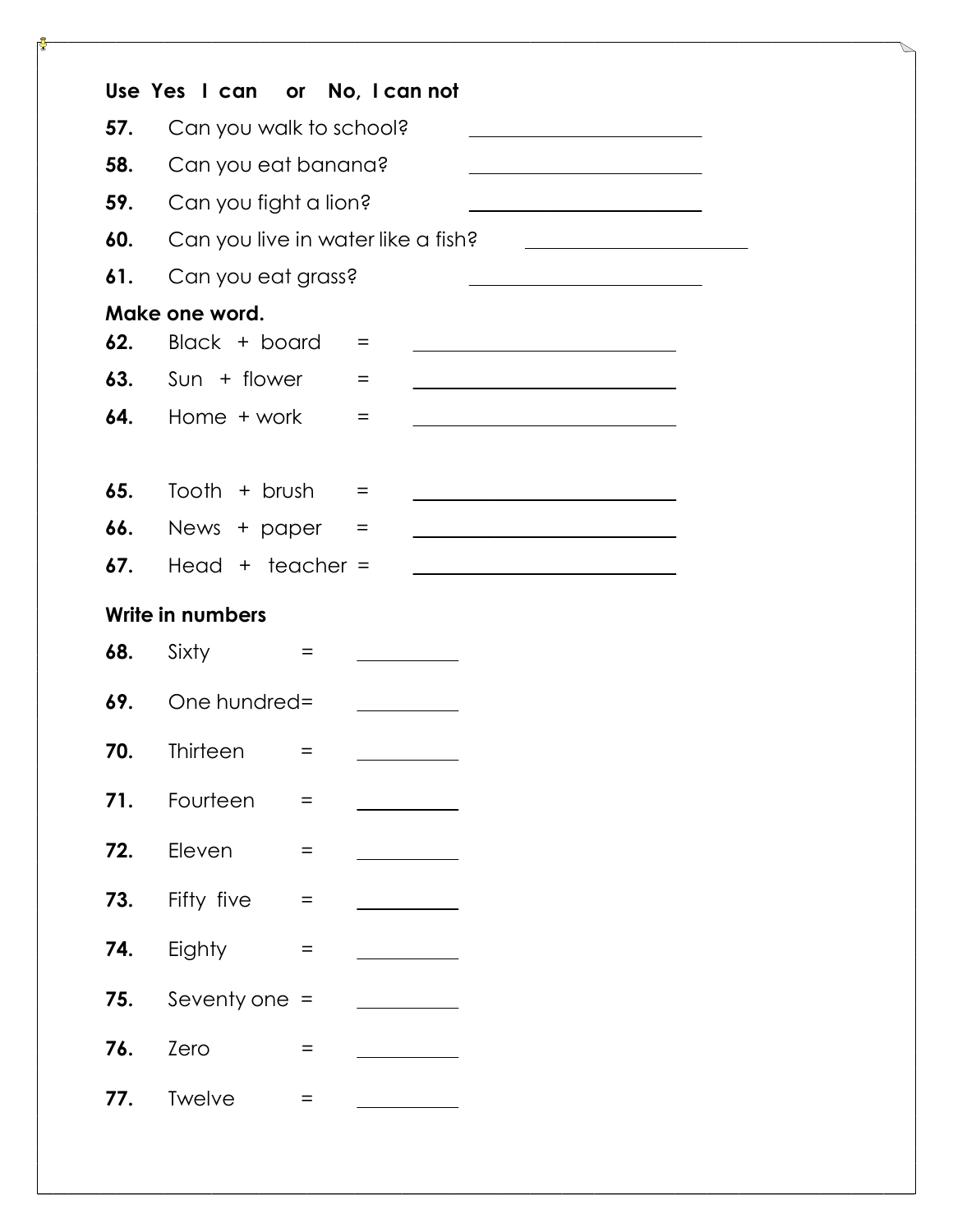| Underline the word with one vowel |                                   |                                   |  |  |  |  |
|-----------------------------------|-----------------------------------|-----------------------------------|--|--|--|--|
|                                   |                                   | <b>78.</b> Boy, shoes, baby, bell |  |  |  |  |
|                                   |                                   | 79. Nice, hair, bag, leg          |  |  |  |  |
|                                   |                                   | 80. Dress, brush, house           |  |  |  |  |
|                                   |                                   | 81. Leg, lion, gold, ball         |  |  |  |  |
|                                   |                                   | 82. Bed, pen, jug, milk           |  |  |  |  |
|                                   | Write the doing words (Add "ing") |                                   |  |  |  |  |
|                                   | <b>83.</b> $C \cap C =$           |                                   |  |  |  |  |
|                                   | $84.$ Write =                     |                                   |  |  |  |  |
|                                   | <b>85.</b> Sing $=$               |                                   |  |  |  |  |
|                                   | 86. Jump =                        |                                   |  |  |  |  |
|                                   | <b>87.</b> Go =                   |                                   |  |  |  |  |
|                                   | <b>88.</b> Fly $=$                |                                   |  |  |  |  |
| 89.                               | Read                              |                                   |  |  |  |  |
| 90.                               | Rise                              | $=$                               |  |  |  |  |
| 91.                               | Take                              |                                   |  |  |  |  |
| 92.                               | Play                              | $=$                               |  |  |  |  |